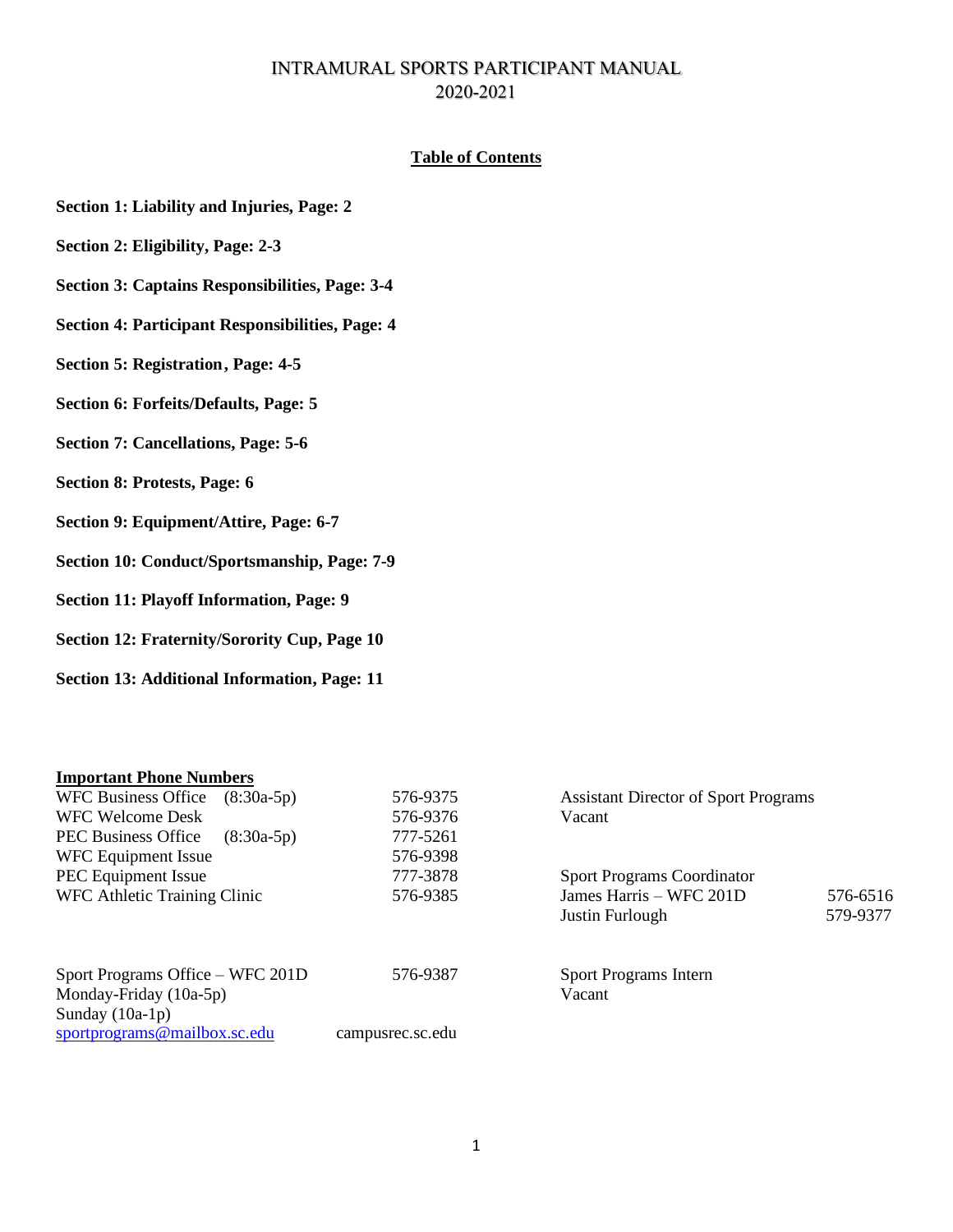### **SECTION 1: LIABILITY AND INJURIES**

### **Injuries/Liability**

All participants must sign a liability waiver prior to competing or participating in any and all Intramural Sports activities.

- 1. Participation in the Intramural Sports program at UofSC is a purely voluntary activity, and individuals participate at their own risk. Participants should be aware of the possibilities for bodily, mental, and emotional injury and should understand that they are responsible for any and all costs arising out of injury or property damage sustained through participation.
- 2. Information regarding the student insurance program can be obtained from the Student Health Center (803-777- 3174).

### **SECTION 2: ELIGIBILITY**

All University of South Carolina-Columbia students, faculty, and staff are eligible to participate in Intramural Sports activities. Intramural Sports participants are to be knowledgeable of the eligibility rules that govern their specific activity. The Sport Programs Office holds the right to investigate any eligibility concerns and act on them accordingly.

#### **Undergraduate Students**

All students enrolled in 1 or more credit hours at UofSC-Columbia are eligible to participate in Intramural Sports.

#### **Graduate Students**

All graduate students enrolled in 1or more credit hours at UofSC-Columbia are eligible to participate in Intramural Sports.

#### **Students in the English Programs for Internationals (EP) & Gamecock Gateway**

Students in the English Programs for Internationals (EPI) & Gamecock Gateway are eligible to play in Intramural Sport events.

#### **Faculty, Staff, and Spouses**

Faculty, staff, and spouses must have access to the game site in order to participate. (Membership to the Blatt PEC or Strom WFC will be needed)

- a. Leagues and tournaments potentially affected by this policy are indoor soccer, volleyball (sand and indoor) basketball, dodgeball, floor hockey, battleship, wiffleball and spikeball.)
- b. Note: Spouses are eligible to participate if they have a valid UofSC-Columbia spouse ID card.

#### **Professional Athletes**

Professional athletes are defined as being on the roster and participating in organized practices or games at the professional or semi-professional level in the past 5 years. Professional athletes may not participate in their sport or a related sport until 5 years have lapsed since they have retired from active participation at the professional or semiprofessional level. Teams may only carry one former professional athlete on their team.

#### **Varsity Athletes**

Varsity athletes are defined as being on a collegiate varsity, junior varsity, or freshman roster. Varsity athletes may not participate in their sport or a related sport until 1 year has lapsed since they were listed on the varsity roster at the institution they were a member.

- 1. If a first year varsity player leaves or is dropped from the varsity team prior to the first game of the year, that player is eligible to participate without restriction.
- 2. Teams may only carry one previous varsity athlete from a related sport on their roster

#### **Sport Club Members**

Sport Club athletes are defined as those participants who appear on the Garnet Gate roster with the University of South Carolina Campus Recreation department for the current semester. For team sports where the required number of players is less than four, a team may only have one sport related club sports member on the roster. For team sports that require more than four required players, teams may have two sport related club players on the roster.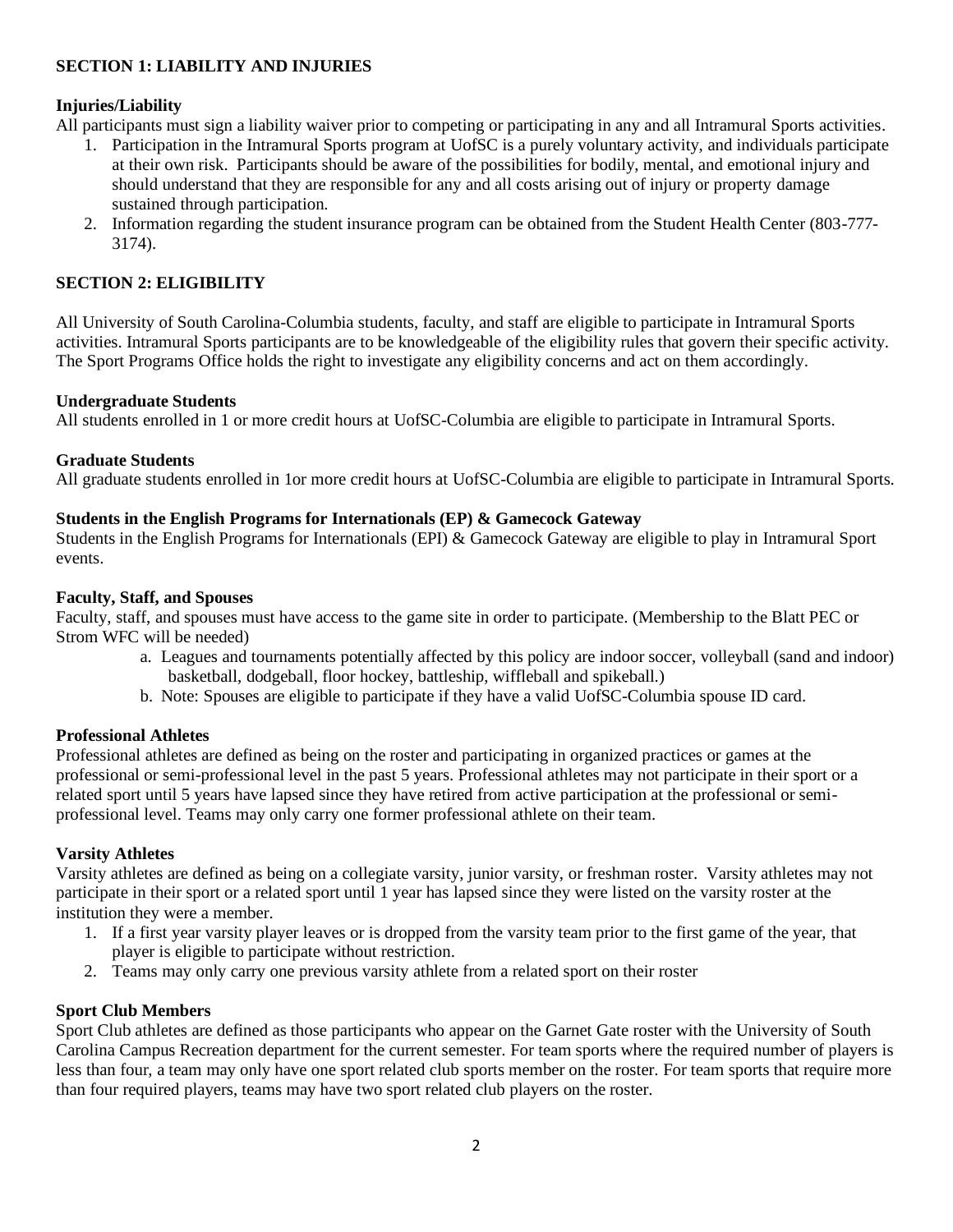# **Team Rosters**

Players must be on the team's roster on www.imleagues.com prior to participating in their game. Participants can be added to a team at any point prior to play-off cut-off. All players must receive a 100% on the sport quiz in order to join the roster. Sport quizzes can be taken as many times as needed in order to achieve a score of 100%. We require all participants to complete sport specific quizzes for every team they join in order to make sure everyone is as prepared for the season as possible.

# **Roster Composition**

- 1. All students can participate in intramural sports with the gender with which they identify.
	- a. A participant may consult with the Sport Programs Office at [sportprograms@mailbox.sc.edu](mailto:sportprograms@mailbox.sc.edu) with any questions about roster eligibility based on one's gender identity.
- 2. Players can participate on one single-gender and one CoRec team in a specific sport at one time.
- 3. The first team roster that a participant's name appears on is the only team that the participant may compete for. Signing in for another team may result in a forfeit for that team and/or suspension of that player.
- 4. If a men's or women's league is not offered or filled in a sport, participants have an option to participate in the other gendered league. For example:
	- a. If a women's floor hockey league is not filled, women may participate on men's teams.
	- b. The ratio of that team may not equal or be greater than the CoRec ratio.
- 5. Teams participating in the following divisions are subject to the additional restrictions:
	- a. Fraternity Only new and active members may play on a fraternity team. Each fraternity is allotted one team in the fraternity division. *Additional fraternity teams may play in any of the Men's divisions.*
	- b. Sorority Only new and active members may play on a sorority team. Each sorority is allotted one team in the sorority division. *Additional sorority teams may play in any of the Women's divisions.*
	- c. Only members listed in the Office of Fraternity and Sorority Life may participate on fraternity and sorority teams.
- 6. The Sport Programs staff will make final decisions on determining roster eligibility. It is advisable to consult the Sport Programs Office before participation with any questions related to roster composition.

### **Restrictions on Roster Composition**

No Intramural Sports team may exceed 2 of any combination of the following sport club, varsity, or professional players in their sport or related sport on their roster. Exception: Softball may have 3 due to the number of players on the field at one time.

# <span id="page-2-0"></span>**[ID Check](#page-2-0)**

All participants must bring their valid UofSC-Columbia Carolina Card to every game or be able to show their digital Carolina Card via the GET Mobile App**.** Campus Recreation staff retains the right to inspect IDs at any time. Participants may be able to show their physical Carolina card in order to gain access to game within our facilities.

# **SECTION 3: CAPTAIN'S RESPONSIBILITIES**

It is the responsibility of participants to form their own team and register on imleagues.com during the registration period and before the deadlines provided by the Sport Programs Office. When registering, a captain must be listed along with a co-captain. The captain is the official liaison between the team and the Sport Programs Office. The captain is also the person to whom communication/correspondence will be directed. Specific responsibilities of the captain include:

# **Before the Season Starts**

- 1. Creating your team and paying on www.imleagues.com prior to the required date. (See directions below)
- 2. Successfully completing the online Captain's quiz on [www.imleagues.com.](http://www.imleagues.com/)
- 3. Downloading the Imleagues app and informing his/her team to do so. The new Imleagues app will provide intramural participants with the latest UofSC intramural sports updates right to their mobile devices.
- 4. Ensuring all teammates are on the roster prior to entering the game. Captains may add as many players as they desire during the regular season provided those players meet the league's eligibility requirements.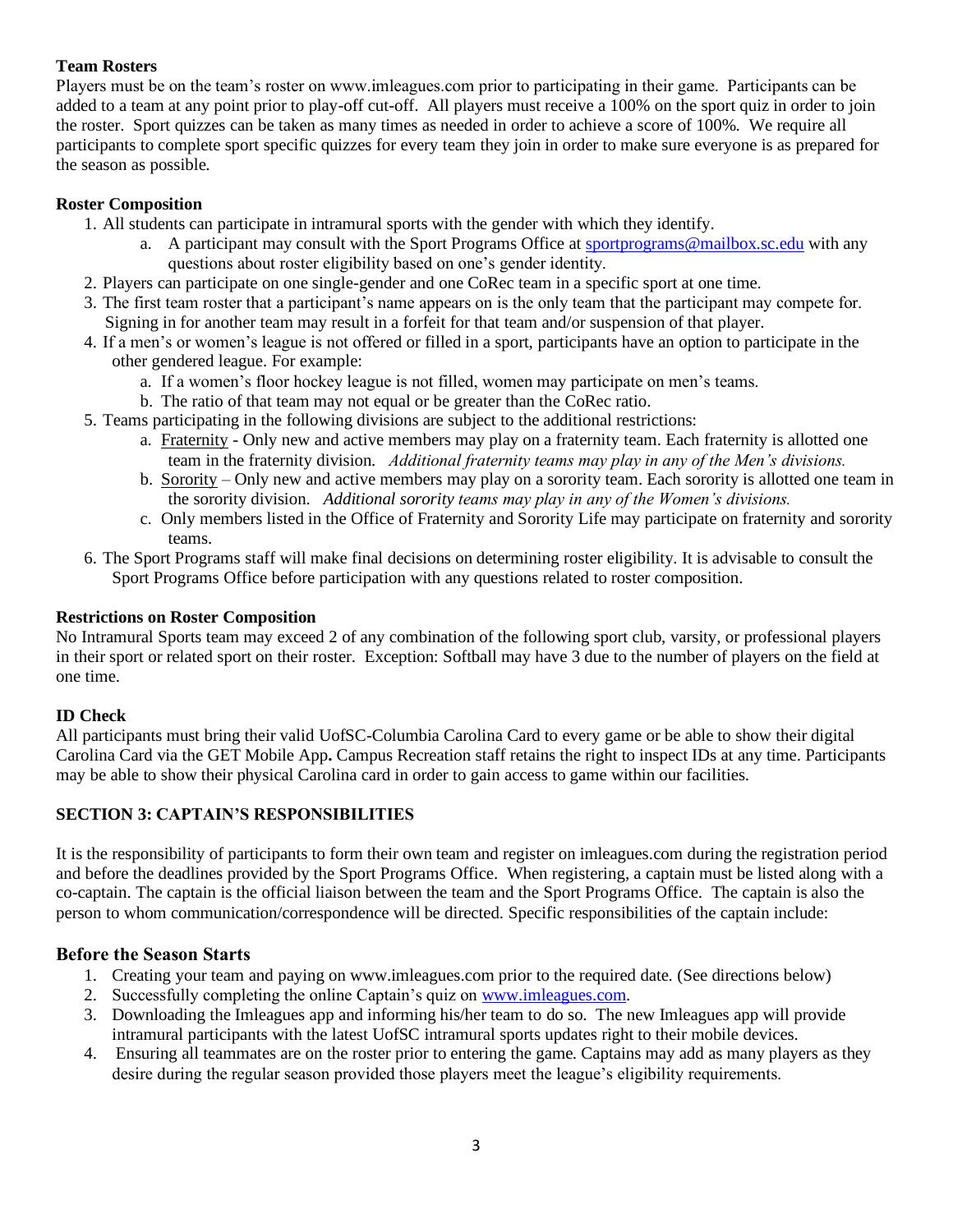# **During the Season**

- 1. Notifying team members of rules, playing schedules and changes, eligibility policies and ensuring that the team is in compliance.
- **2. Ensuring all teammates have signed the online team waiver prior to playing.**
- 3. Representing the team in the case of protests.
- 4. Promoting good sportsmanship and fair play before, during, and after games for all team members and spectators.
- 5. Informing all members of his/her team of the proper process if a team member is ejected from an Intramural Sports activity.

6.

# **SECTION 4: PARTICIPANT RESPONSIBILITIES**

All participants are encouraged to assist their team's captain with the organization of their intramural sports team. Intramural sports are only fun if both teams show up to their scheduled game time with enough players to compete. Every participant can do their part to prevent forfeits. Specific responsibilities of participants include:

- 1. Registering for your team's roster on www.imleagues.com prior to the start of your first game. (See directions below)
- 2. Successfully completing the online Participant's quiz and signing the online waiver o[n www.imleagues.com.](http://www.imleagues.com/)
- 3. Downloading the Imleagues app and informing his/her team to do so. The new IMLeagues app will provide intramural participants with the latest UofSC intramural sports updates right to their mobile devices.
- 4. Assist with notifying team members of rules, playing schedules and changes, eligibility policies and ensuring that the team is in compliance.
- 5. Promoting good sportsmanship and fair play before, during, and after games for all team members and spectators.

# **SECTION 5: REGISTRATION**

# **Securing Your Spot**

- 1. In order to secure your spot in the league, a team captain must create your team on [www.imleagues.com.](http://www.imleagues.com/)
- 2. Some sports may have an opportunity to register for preseason games. These games are an opportunity for your team to play an extra officiated game at no extra charge.

### **Intramural Semester All-Access Pass**

Intramurals is no longer allowing team payments. Individual passes are now required. For \$15, an individual can participate in as many sports and teams throughout the semester. When a person is invited onto a team, they must purchase or have purchased the Intramural Semester All-Access Pass before adding to the roster. Passes can be purchased here:<https://www.imleagues.com/spa/member/mypaypackages>

# **Online Registration**

All participants must have a [www.imleagues.com](http://www.imleagues.com/) account in order to participate in Intramural Sports activities. Participants can follow the steps below to create their accounts and sign up to play!

- 1. How to create an [www.imleagues.com](http://www.imleagues.com/) account:
	- a. Go to [www.imleagues.com,](http://www.imleagues.com/) at top right corner of page, click "SIGN UP".
	- b. Select "University of South Carolina" from the dropdown box and proceed to fill out all required information.
	- c. Follow instructions to verify email address and activate account.
- 2. How to sign up/join your team in [www.imleagues.com:](http://www.imleagues.com/)
	- a. Click "Register" at top right corner of page.
	- b. Select appropriate link; "create a team" "join a team", or "join as a free agent".
	- c. Select appropriate sport.
	- d. Click on league registered for (Men's, CoRec, Women's, Fraternity, Sorority, Open).
	- e. Click on division registered for (listed by day and time).
	- f. Enter team name.
	- g. Check the box:
		- Agree to Terms and Conditions
	- h. Submit your team.
- 3. Invite team members to join your team:
	- a. Click "Invite team members".
	- b. Input email addresses and hit send.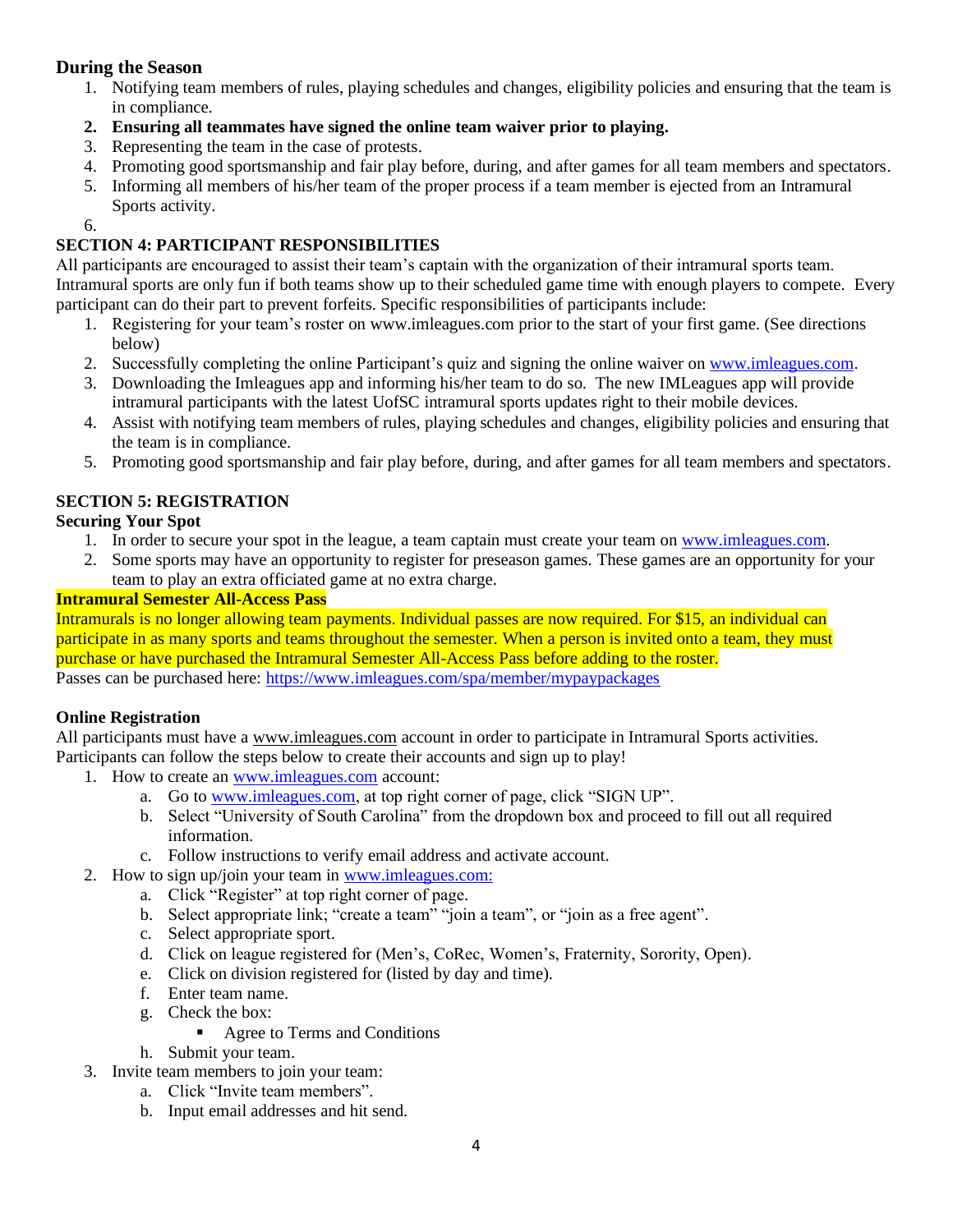### **Free Agency**

- Students/faculty/staff will have the option to sign-up as a free agent under a sport on [www.imleagues.com](http://www.imleagues.com/) if they do not have a team.
- If there are enough free agents to make a team, the Sport Programs Office will create a team for the free agents to play on.
- Any additional questions on the UofSC intramural sports registration process can be emailed to [sportprograms@mailbox.sc.edu.](mailto:sportprograms@mailbox.sc.edu)

### **Team Names/Affiliations**

The Sport Programs Office holds the right to deny and/or alter any team names if they are deemed inappropriate. Intramural teams that register using the name of a campus organization are considered to be affiliated with that organization. If that campus organization becomes ineligible for intramural sports participation during the season, all teams affiliated with that organization may default their intramural games until they become eligible again.

### **SECTION 6: FORFEITS/DEFAULTS**

All intramural sports will follow the "GAME TIME IS FORFEIT TIME" rule. This rule states that if a team does not have the minimum number of starting players within the visual confines of the playing surface by game time, they may forfeit that match**.** 

- 1. If a team checks into their game with one less than the minimum number of players to start (For example 7 players for a softball game when 8 are required to start), they will be given a default for the game as they made a genuine effort to field a team.
- 2. If a league team forfeits during the regular season, the team's captain will be suspended on IMLeagues until the forfeit fee is paid.
- 3. A team that forfeits twice during the regular season will be dropped from the league.

A default occurs when the captain of a team contacts the Sport Programs Office by at least 3pm on their schedule game (or 12pm on Sunday for a Sunday game) and indicates that they will not be able to play. This will still count as a loss for the team defaulting.

- 1. Each team may be allowed to use up to two (2) advanced defaults during the regular season.
- 2. This allows the Sport Programs staff to contact the opposing team captain and the Sport Programs staff to inform them the game will not take place.
- 3. Teams that call to default after 3pm of the day they are scheduled to play (or after 12pm on Sunday for a Sunday game) are subject to receiving a forfeit as time is limited to contact the opponents and Sport Programs staff.
- 4. Games that are forfeited/defaulted will be entered in as the max mercy rule score for that sport.
	- o For example, a forfeited flag football game will go in as a score of 35-0.
- 5. Teams that do not have the minimum number of players required to play on their www.imleagues.com roster by 3pm the day of their game (Monday through Friday) or 12pm the day of their game (Sunday) will have their game automatically defaulted by the UofSC Sport Programs Office.
	- o This policy is being put in place to reduce the number of no call/no show forfeits.

# **SECTION 7: CANCELLATIONS**

#### **Game Cancellations and Postponements**

Ways to find out the latest intramural sports weather updates include:

- 1. Notifications (text and email) through www.imleagues.com
- 2. Notifications through the Imleagues app

Rainouts typically will NOT be made up due to a limited amount of time and space to complete the season. In the event that space permits, a Sport Programs staff member will contact teams that were rained out in an attempt to reschedule.

1. Games may not be rescheduled if teams are unable to play due to other University functions including class, formals, trips, or other student organization events. The more advance notice the Sport Programs professional staff have of the conflict, the more likely they are to be able to reschedule.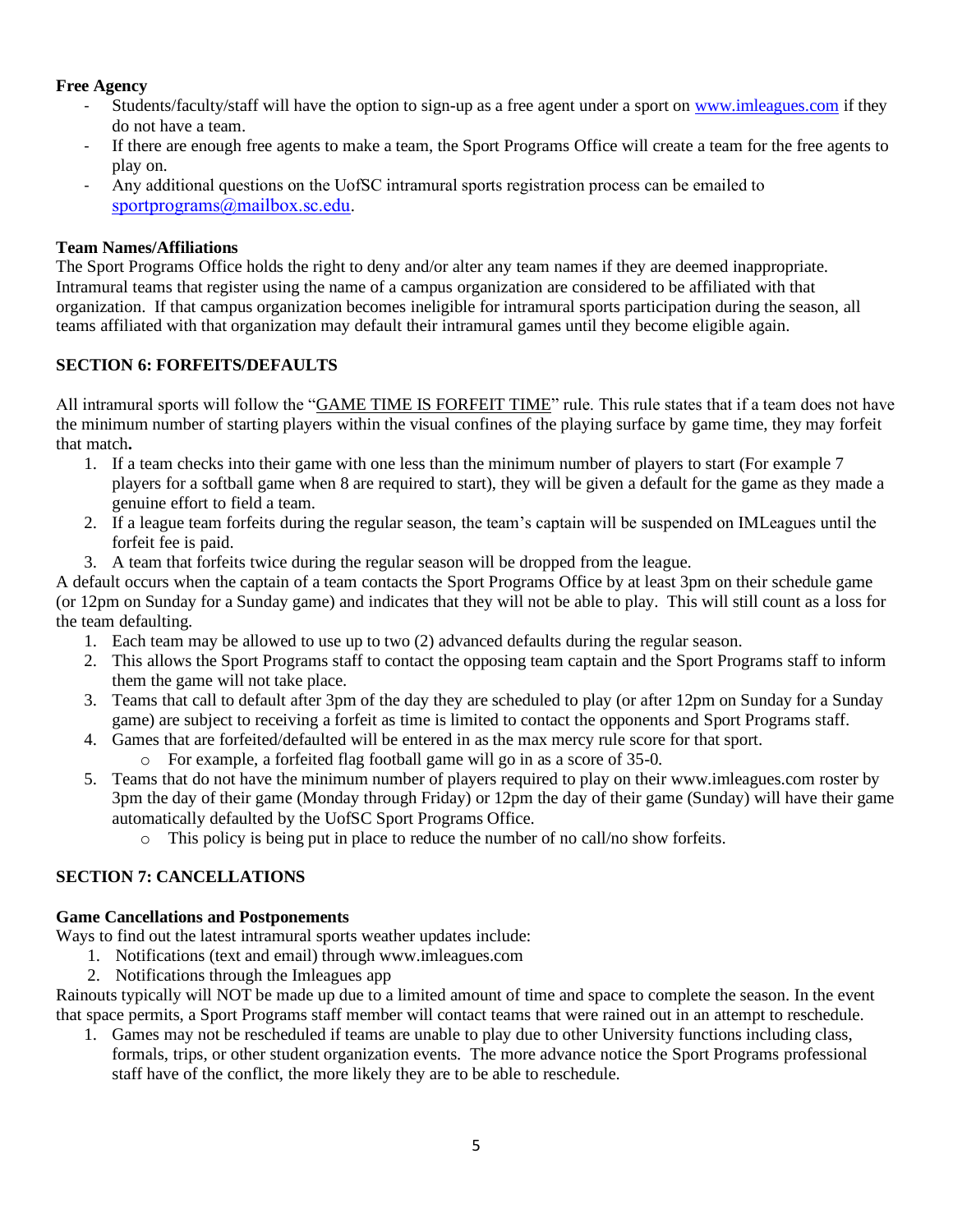# **Temperature Policy**

If the wind chill falls below 25 degrees Fahrenheit or the heat index rises above 105 degrees Fahrenheit, UofSC Sport Programs may cancel outdoor sports programming to ensure participant safety.

- 1. All cancellation decisions will be made by the on-site Sport Programs staff
- 2. If UofSC Sport Programs decides to cancel programming based on extreme temperature, participants will be notified through their UofSC email, [www.imleagues.com](http://www.imleagues.com/) and the Imleagues app.

# **SECTION 8: PROTESTS**

# <span id="page-5-0"></span>**[Protests](#page-5-0)**

- 1. Rule Interpretations
	- a. *No protest will be considered which concerns the judgment of a staff member.*
	- b. To be valid, a protest of a rule interpretation must be verbally registered with a Sport Programs Leader at the time the incident occurs. The game and clock will then be stopped. The Sport Programs staff shall separate themselves from the other participants and determine the correct ruling.
	- c. If either captain believes the staff's ruling to be in error, they should inform the Sport Programs Leader that they wish to file a formal protest. The protesting team captain then has until NOON the next business day (Mon – Fri) to complete a protest form in the Sport Programs Office.
	- d. The Sport Programs professional staff will rule on all written protests. If a rule interpretation protest is ruled valid, every attempt will be made to replay the game from the point at which the protest was logged. *\*\*No rule interpretation protests can be made on a previous play after the game resumes. \*\**
- 2. Participant Eligibility
	- a. Protests of alleged ineligibility should be made immediately to the Sport Programs staff rather than waiting to see the outcome of a game.
	- b. If an eligibility protest is made prior to a game and it can be determined that a player is ineligible to participate, he/she will not be allowed to participate. If the eligibility of the player in question can't be determined, the team captain has the option of using the player. However, if it is determined later that the player was ineligible, the team may forfeit the game.
	- c. If either captain believes there is an eligibility concern during or immediately after the game, he/she should inform the Sport Programs Leader she/he wishes to file a formal protest. The Leader will give the captain the protest form. The protesting team captain then has until NOON the next business day to deliver the protest form to the Sport Programs Office. The Sport Programs professional staff will examine the protest and rule on the eligibility of the player in question.

#### **SECTION 9: EQUIPMENT/ATTIRE**

For most sports, equipment is provided by the Sport Programs Office

- 1. Equipment will be provided for the majority of intramural sports programming. Some sports allow participants to use their own equipment as long as it is approved by Sport Programs staff and the opposing team.
- 2. Please contact the Sport Programs Office for specifics.

Athletic attire and closed toe shoes are required for participation in most intramural sports.

- 1. The decision on whether a participant's attire is appropriate for play will be made by the on-site Sport Programs Leader and can be sport specific.
- 2. Details on sport specific appropriate attire may be found in each sport's rule book. Further questions on the topic can be clarified by emailing the Sport Programs Office at [sportprograms@mailbox.sc.edu.](mailto:sportprograms@mailbox.sc.edu)

# **Jewelry**

The Sport Programs Office prohibits the wearing of jewelry for safety reasons.

1. The only pieces of jewelry that will be allowed are medical alert bracelets/necklaces or jewelry with religious affiliation that are taped down. *The Sport Programs staff is not responsible for any pieces of jewelry lost or damaged during competition.*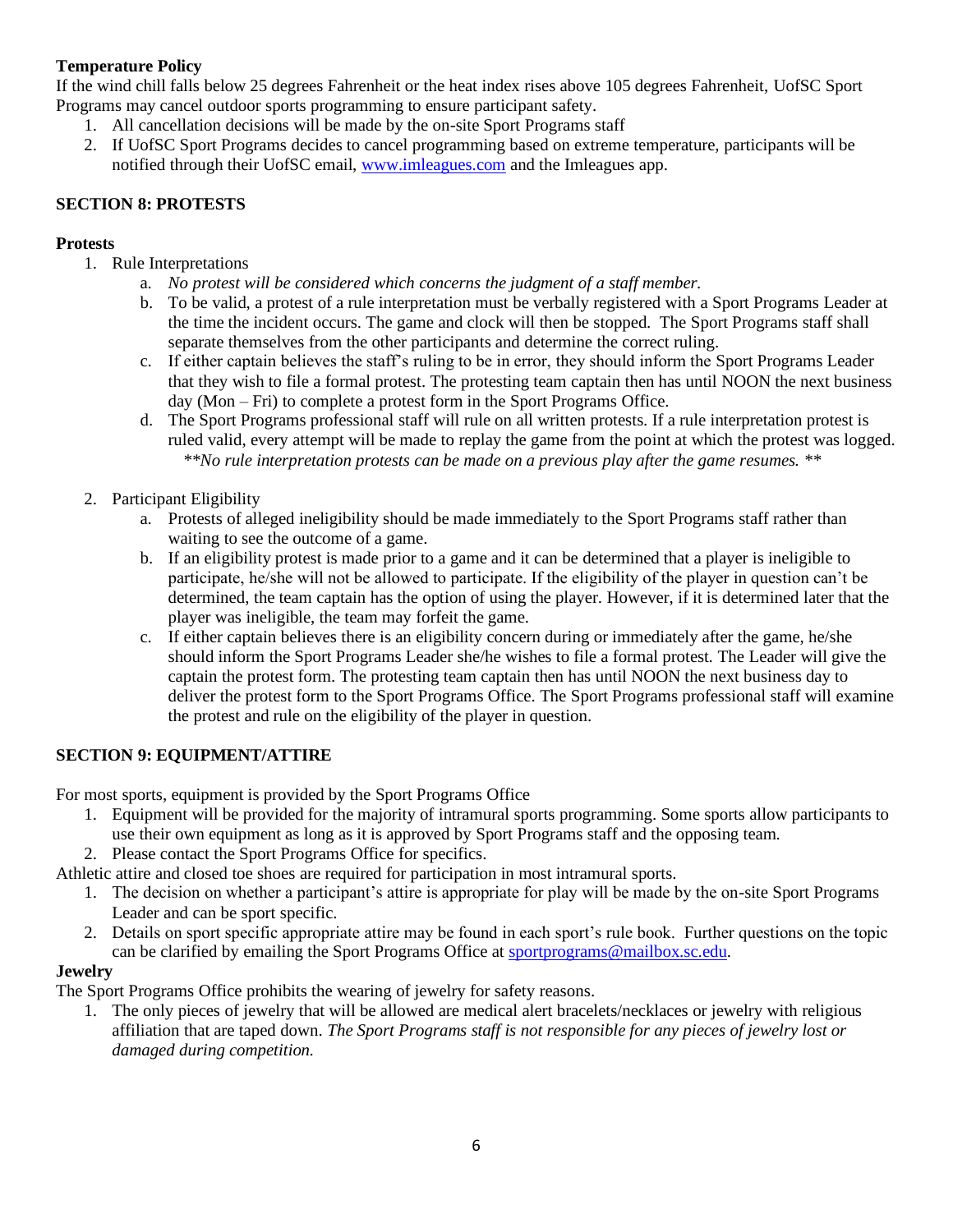### **Wearable Fitness Technology**

Participants can wear fitness tracking technology during intramural sports play under the following guidelines:

- 1. For safety reasons, all wearable fitness technology must be out of sight during intramural participation. If sports specific rules allow, participants may keep their wearable fitness technology in their pocket, on their ankle under a sock, and on their wrist under an athletic sweat band during play.
- 2. All decisions on whether wearable fitness technology may be worn during intramural programming will be made by the on-site Sport Programs Leader. If the on-site Leader feels that the wearable fitness technology may pose a safety risk during the game, they hold the right to ask the participant not to wear their fitness tracker to ensure player safety.

### **SECTION 10: CONDUCT AND SPORTSMANSHIP**

The Sport Programs Office realizes that games and events are very important to Intramural Sports participants, but the importance should not be so great that good sportsmanship is overlooked. Our playing fields/courts are not venues for verbal and/or physical abuse towards any participant, spectators, or staff. To ensure that fair play and good sportsmanship prevail, Sport Programs staff (game officials, supervisors, and administrative staff) are required to assign a sportsmanship rating for the sportsmanship displayed by participating teams each game. The Sport Programs staff also reserves the right to warn, penalize, and eject players, teams, or spectators for conduct deemed unsportsmanlike. Please understand that our staff may give out warnings for the previously mentioned conduct, but no warning is required; they may end the game or eject as they see fit. Each team is responsible for the actions of each of its members and fans before, during, and after any game or activity. Failure of a team to cooperate with Sport Programs staff or failure to control members or spectators is cause for suspension.

At UofSC each student is responsible for upholding the tenets of the Carolinian Creed. As participants of your intramural team, help uphold the Carolinian Creed by keeping your teammates and spectators accountable to their actions and demonstrating respect toward your opponents. For more information about the Carolinian Creed visit [www.sa.sc.edu/creed.](http://www.sa.sc.edu/creed)

#### <span id="page-6-0"></span>**[Tobacco, Alcohol, & Other Drugs](#page-6-0)**

- 1. Use of alcohol or other drugs prior to or during any Intramural Sports programing by participants and spectators will not be tolerated. Any person suspected of this use will be asked to leave the premises immediately. Further actions may also be taken.
- 2. Use of tobacco of any kind during any Intramural Sports programing by participants and spectators will not be tolerated. Any person suspected of this use will be asked to discontinue use immediately. Further actions may also be taken.

\*\*Please refer to the University of South Carolina – Columbia Alcohol & Drug Policy\*\*

# <span id="page-6-1"></span>**[Ejection Policy](#page-6-1)**

All participants that are ejected from an Intramural Sports activity will be immediately suspended from all Intramural Sports activities until reinstated by the Sport Programs professional staff.

- If ejected, participants and/or disruptive fans must remove themselves from the area immediately. Failure to do so may will result in the team forfeiting the game.
- Ejected participants and/or spectators will not be permitted back onto games sites until reinstated.
- To be reinstated, the ejected participant must complete the reinstatement process emailed to them by the Sport Programs professional staff following their ejection. This process includes both a written petition for reinstatement as well as a scheduled meeting with the Sport Programs professional staff.
- **•** Penalties are effective after the meeting with the Sport Programs professional staff. The Sport Programs professional staff will determine the length of suspension for each incident that occurs based on information obtained from the officials, supervisors and participants involved.
- The ejected player's team will also lose the right to sub in for that ejected player. They will play the remainder of the game a person down.
- **Infractions that may result in ejection from Intramural Sports activities include but are not limited to the** following: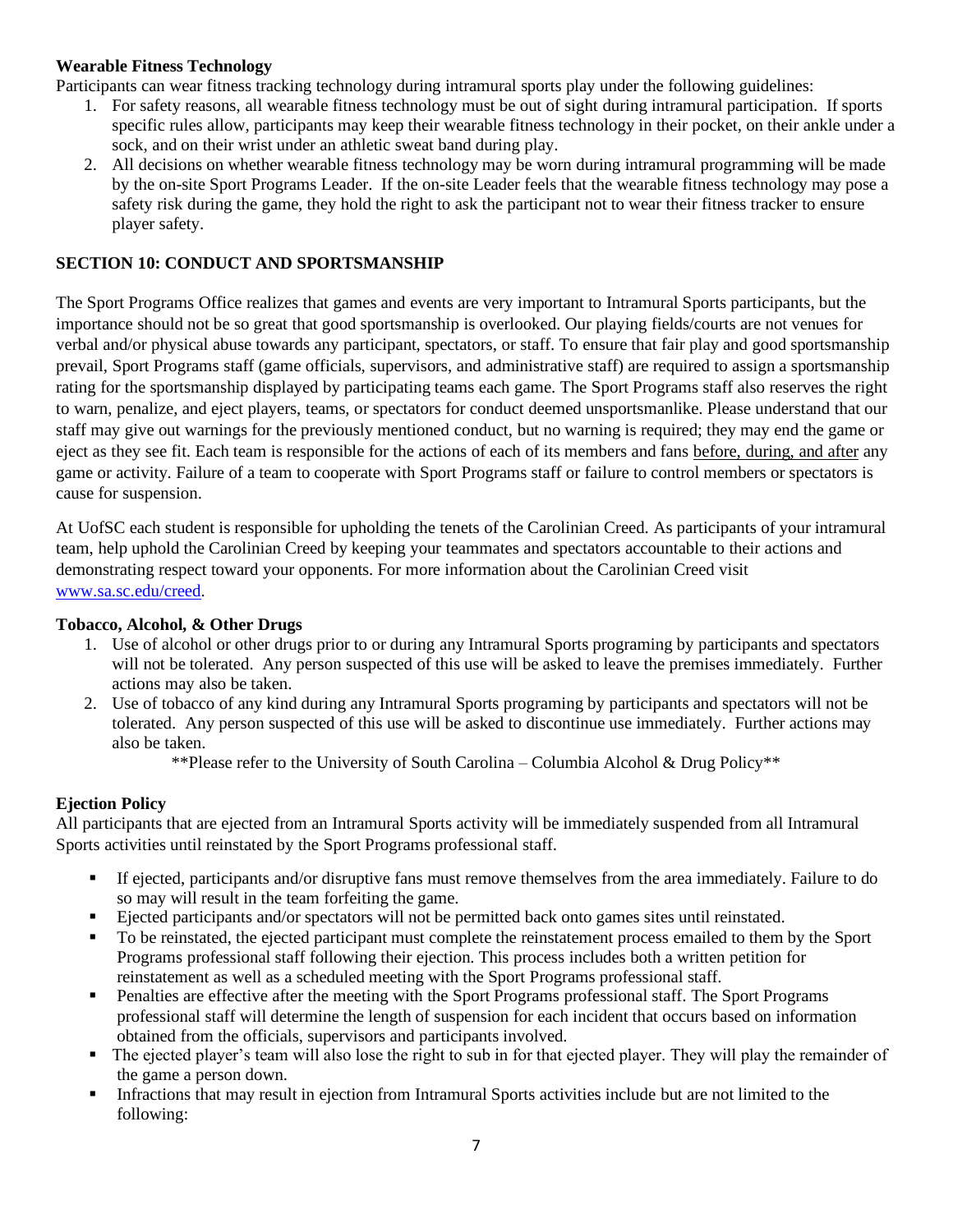- o Unsportsmanlike behavior
- o Verbal abuse
- o Unnecessary physical contact
- o Fighting (striking or attempting to strike)
- o Threatening behavior (verbal/physical) towards any Campus Recreation employee
- o Individual playing under an assumed name
- o Individual playing illegally on two teams in the same gender division
- o Individuals playing after the consumption or suspicion of consumption of alcohol/drugs
- o Damage/Destruction of facilities or equipment

### <span id="page-7-0"></span>**[Team Sportsmanship Ratings](#page-7-0)**

Each team will be given an overall sportsmanship rating for each game by the Sport Programs staff. The rating will be on a grade point scale "5", "4", "3", "2", or "1" basis. Officials and Leaders have been instructed to not comment to teams about sportsmanship ratings. If you are interested in knowing what or why your team received a certain rating, please contact the Sport Programs Office at (803)576-9387 or [sportprograms@mailbox.sc.edu.](mailto:sportprograms@mailbox.sc.edu) Your team's sportsmanship rating can also be viewed on IMLeagues.com.

A general description of each rating and the behavior that constitutes each rating is listed below:

- 1. 5 Rating Excellent Conduct and Sportsmanship
	- a. Players fully cooperate and are friendly with all Sport Programs staff and other team members. The captain calmly converses with the officials about rule interpretations and calls. The captain has full control of their teammates, spectators and sideline throughout the contest. There is no dissension shown whatsoever.
- 2. 4 Rating Good Conduct and Sportsmanship
	- a. Team members have minor verbal complaints about decisions made by the Sport Programs staff and/or show minor dissension towards the other team.
	- b. Teams that receive **one conduct warning** (unsportsmanlike penalty/technical foul/yellow cards/etc.) **can receive no higher than a "4" rating.**
- 3. 3 Rating Average Conduct and Sportsmanship
	- a. Team members verbally complain about several decisions made by Sport Programs staff and/or show dissention towards their opponent, which may or may not merit an unsportsmanlike conduct penalty (unsportsmanlike penalty/technical foul/yellow.
	- b. Teams that receive **two conduct warnings** (unsportsmanlike penalty/technical foul/yellow cards/etc.) **can receive no higher than a "3" rating.**
- 4. 2 Rating Below Average Conduct and Sportsmanship
	- a. Team members show unacceptable verbal dissent (yelling, questioning calls constantly, etc.) towards Sport Programs staff and/or opponent from the playing field and/or sideline that may merit an unsportsmanlike conduct penalty (unsportsmanlike penalty/technical foul/yellow cards/etc.). The team captain exhibits very little control over their teammates or her/himself.
	- b. Teams that receive **one ejection or any combination of three conduct warnings** (unsportsmanlike penalty/technical foul/yellow cards/etc.) **can receive no higher than a "2" rating and the game will be forfeited.**
	- c. The captain and participants may be asked to meet with a member of the Sport Programs Professional staff regarding their sportsmanship.
- 5. 1 Rating Unacceptable Conduct and Sportsmanship
	- a. Team members are completely uncooperative. Captain has no control over teammates and/or her/himself.
	- b. Teams that receive **two ejections or four conduct warnings** (unsportsmanlike penalty/technical foul/yellow cards/etc.) **can receive a "1" rating, the game will be forfeited, and their season will be forfeited.**
	- c. Any form of fighting or aggression towards another participant or Sport Programs staff will result in a "1" rating and the game will be forfeited.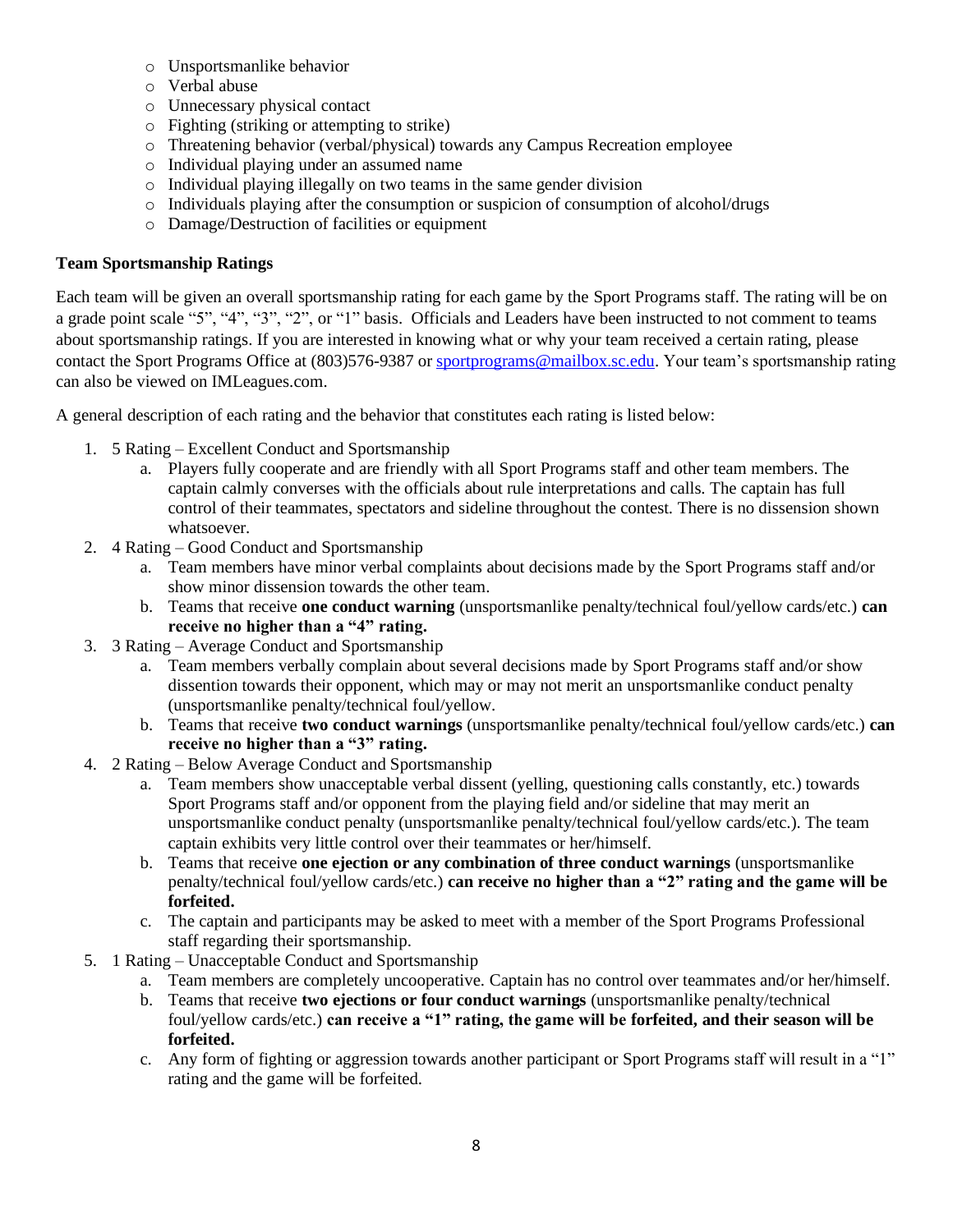## **Playoffs:**

- Sportsmanship will be enforced during playoffs. In order to continue to proceed in the playoff bracket, all teams must be respectful and display positive sportsmanship win or lose.
- During playoffs, teams are expected to receive excellent (5), good (4), or average (3) rating in every game.
	- $\circ$  If at any point a team receives a below average (2) or unacceptable (1) rating, that team will not be allowed to continue in playoffs and their opponent will advance regardless of score.

### **Sportsmanship Appeal:**

**•** Teams are permitted to appeal a sportsmanship rating given for a game. The team has two (2) business days to appeal. They must email the Sport Programs professional staff in order to set up a meeting to discuss the sportsmanship from that game. No sportsmanship appeals will be processed during playoffs.

## <span id="page-8-0"></span>**[Additional Policies Regarding Sportsmanship](#page-8-0)**

- 1. Forfeit Guidelines:
	- a. If the opposing team forfeits or defaults against your team, your team will receive a 4.0 sportsmanship rating.
	- b. If your team defaults, your team will receive a 3.0 sportsmanship rating.
	- c. If your team forfeits, your team will receive a 1.0 sportsmanship rating.
	- d. Teams can be kept out of the playoffs due to a low sportsmanship rating average. Please be sure all of your teammates are aware of this.

# **SECTION 11: PLAYOFF INFORMATION**

Playoffs will be held for each division in all team sports.

- 1. In order to be eligible for playoffs, teams must have a 3.0 sportsmanship rating at the end of the regular season, can't forfeit more than one game, and can't default more than two games.
	- a. In fall and spring sand volleyball and spring softball, teams may not forfeit and must win at least 1 regular season game to be eligible for playoffs.
- 2. Playoffs will be a single elimination tournament unless noted otherwise in the sport-specific rules
	- a. Some men's and CoRec divisions will be divided into two playoff brackets. Teams with a winning percentage above .500 will advance to the competitive bracket, while the remaining eligible teams within each league will advance to the recreational bracket.
	- b. If a team prefers to play in a different bracket, they may do so by contacting the Sport Programs Office and making that request prior to brackets being made. Exceptions and special requests regarding the bracketing process will be considered and made at the discretion of the Sport Programs professional staff.
	- c. In some sports, teams will be able to select their own path in the playoffs using the self-scheduling feature in imleagues.com.
- 3. During playoffs, teams will play on different days and at different times than during the regular season. Teams may also play more than once per week (or even double headers). Teams should anticipate this and plan their rosters accordingly.
- <span id="page-8-1"></span>4. If at any time during the playoffs, a team has a player ejected from a game, due to unsportsmanlike conduct, the game may be forfeited, regardless of time or score.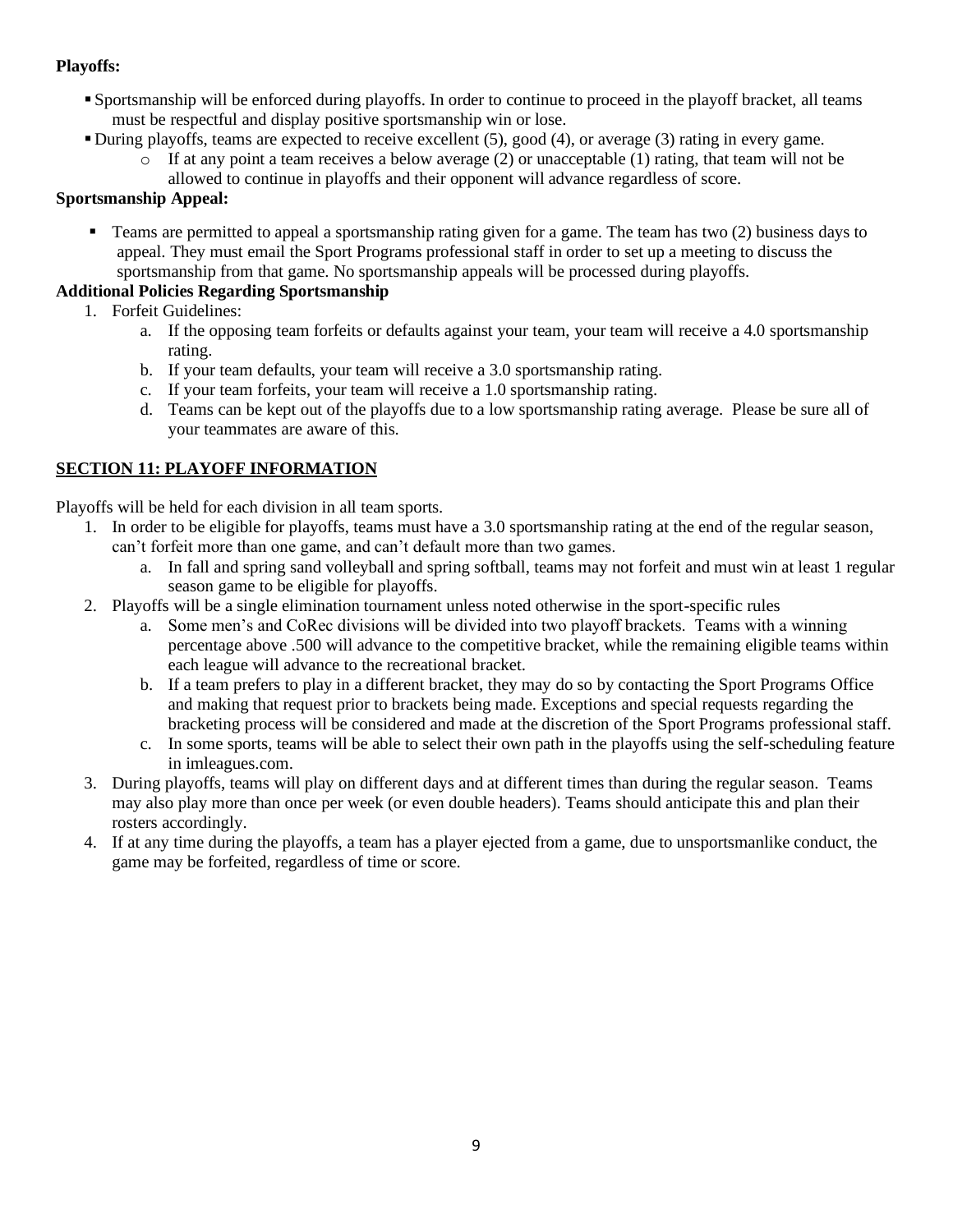# **SECTION 12: FRATERNITY/SORORITY CUP**

The Fraternity/Sorority Intramural Cup is a TEAM SPORTS POINT CHAMPIONSHIP. This overall championship will reward teams who participate in several sports each semester. Teams receive points for participation, achievement, and sportsmanship. The overall winners of the men's and women's divisions will have their names added to a plaque on a traveling Fraternity and Sorority Cup trophy which will be given to Greek Organizations to have for the year.

- To receive participation points a team(s) need to average a 3.0 or better sportsmanship rating.
- Any forfeits will result in a loss of ALL participation points for the related sport up to the forfeit time.
- Only 2 teams per organization will be eligible to receive participation points. Points for regular season wins and postseason play will be awarded for the best team which advances furthest in tournament play.
- Involvement in any type of activity deemed severe by the Sport Programs Staff or Fraternity and Sorority Life will result in a loss of ALL accumulated points and the team will be removed from Fraternity or Sorority Cup competition.
- If available, teams must play in Fraternity or Sorority Brackets. Teams participating in the Black Bracket "Recreational Bracket" will be ineligible for Greek Cup post-season points. **ONLY teams competing in the Garnet Bracket "Competitive Bracket" or Fraternity/Sorority Bracket will receive Greek Cup points.**
- **Points are based on a calendar year starting January and ending in December.**
- **If a Fraternity and Sorority plays Co-ed, they both get additional half points towards the Fraternity and Sorority Cup.**

#### **Level 1 – Major Sports**

**Flag Football, Outdoor Soccer, Indoor Soccer, Indoor Volleyball, 5on5 Basketball, Softball, Floor Hockey, Lacrosse**

- 5 points will be awarded for team participation in a league
- 1 point will be awarded for each regular season win
- 2.5 points will be awarded for each Playoff win
- 4 points will be awarded for teams reaching the "Final Four"
- 6 points will be awarded for finishing "Runner-Up" in your league
- 8 points will be awarded for winning the championship for your league

#### **Level 2 – Minor Sports**

### **Ultimate Frisbee, Outdoor Volleyball, Kickball, Dodgeball, 4-Man Bowling, 3v3 Basketball, Goalball, & Battleship**

- 3 points will be awarded for team participation in a league
- 1 point will be awarded for each Pool Play/Season win
- 2 points will be awarded for each win in Tournament Play
- 3 points will be awarded for teams reaching the "Final Four"
- 4 points will be awarded for finishing "Runner-Up" in your league
- 5 points will be awarded for winning the championship for your league

### **Level 3 – Individual/Dual Sports**

### **Table Tennis, Cornhole, Spikeball, Racquetball, Kan Jam, & Tennis**

- 3 points awarded for competing in tournament / season (Up to 5 participants may receive points)
- 1 point will be awarded for each Pool Play/Season win
- 1 point will be awarded for each win in Tournament Play
- 3 points will be awarded for finishing "Runner-Up" in your league
- 5 points to the team whose individual wins a Championship in their league